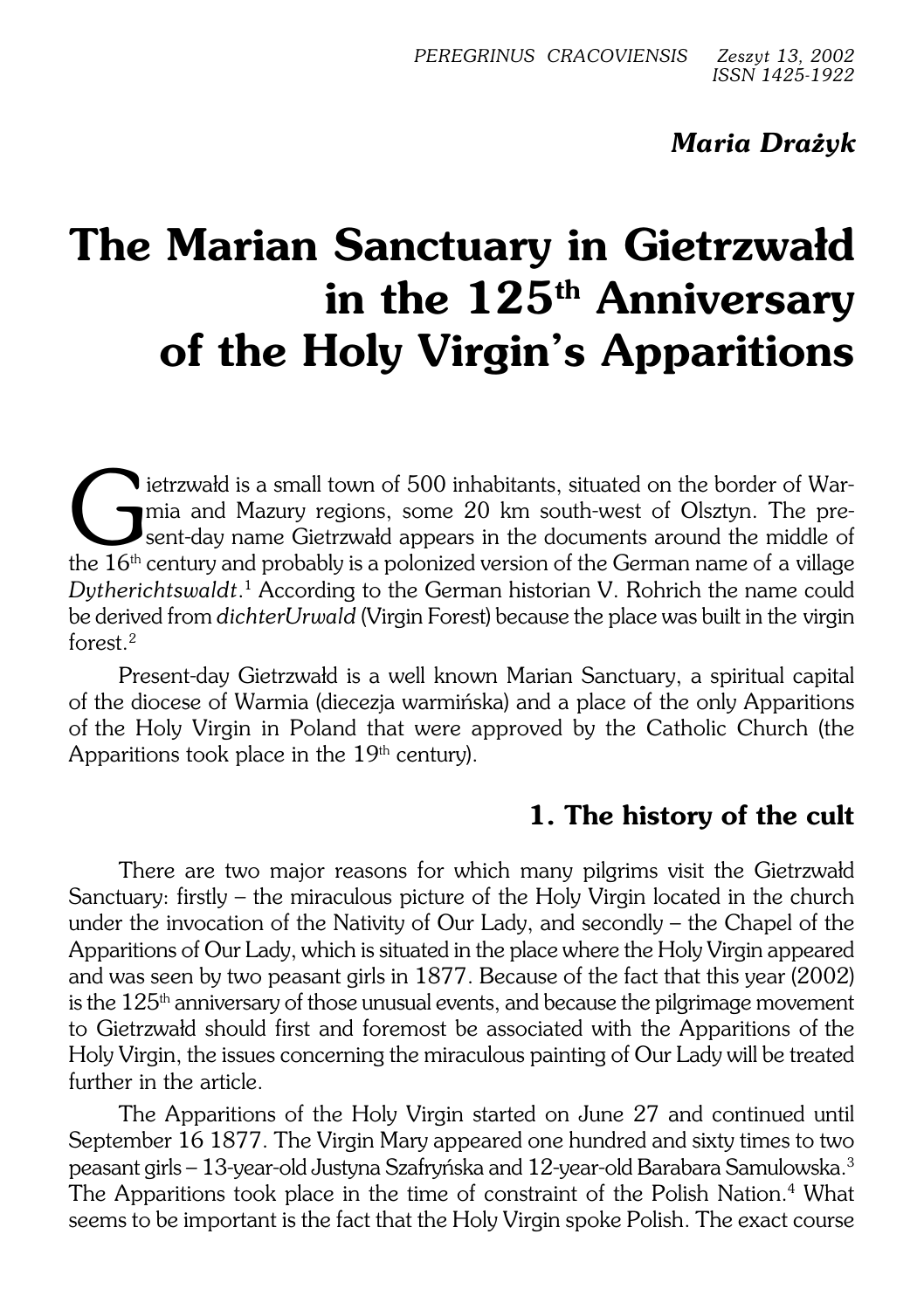of events is known thanks to Augustyn Weichsel, the then parish−priest of the Gietrzwałd parish, who was also a whitness to the Apparitions.

Justyna Szafryńska was during preparation for her First Holy Communion. She was coming back home with her mother on the day when she passed her last catechism exam and hearing the sound of the church bell she started saying the Angelus (Angelus Domini) prayer. It was then when she saw a bright figure on the maple tree that grew by the church.<sup>5</sup> A beautiful Lady with long hair touching her shoulders was seated on a golden throne. Justyna also saw an angel descending from heaven who bowed and saluted Her. Shortly after, the beautiful Lady rose into the air and disappeared. This was the beginning of the Apparitions in Gietrzwałd. Father Weichsel after hearing the relation from the girl asked her to go to the same place the following day at the same time. This time Justyna went there with her friend Barbara Samulowska. The girls said the Rosary at the time of the Angelus bells, soon after that the tree became radiant. Agolden circle arose around the maple, on which a golden throne ornamented with pearls appeared. Two angels assisted the Holy Virgin to the throne, two other angels brought the Infant Jesus who held the Earth in His left hand and put Him on the Virgin's lap. Two other angels held a glimmering crown over the Holy Virgin's head, above this one angel held the sceptre. Above the whole scene one more angel appeared pointing at a great cross without Christ on it. This revelation lasted for half an hour.<sup>6</sup> On June 30 the Holy Virgin appeared alone sitting on the thone and from that day on apparitions in such form happened every evening during the Rosary prayer. Justyna Szafryńka instructed by the priest asked the Holy Virgin "*what do you demand from us, Our Lady?"* and she received an answer "*I want you to say the Rosary prayer every day".*<sup>7</sup> When the Virgin was asked "*who are you?"* She answered "*I am the Immaculate Holy Virgin Mary*". The girls also asked the Virgin Mary how long the apparitions would take place and they heard "*I will come here for two more months"*. "*Amiracle will happen – the sick will be cured"* She announced. The wish of The Holy Virgin was that the sick would say the Rosary prayer. During one of Her further Apparitions She made another wish – she wanted a brick chapel to be built. Inside of the chapel there should be a figure of the Immaculate Conception underneath which a linnen cloth could be placed for the cure of the sick. The figure was ordered in Munich. Then on September 8, the Feast of the Nativity of the Virgin Mary approached. The Holy Virgin was to appear in Gietrzwałd for the last time. She said "*do not be sad. I shall always be with you"*. In the evening of that day She blessed the nearby spring. The planned for that day raising of the statue could not take place because the delivery of the figure was delayed. It was delivered on September 12 and four days later it was consecrated and enthroned. Then the girls had the last Apparition during which the Holy Virgin asked again "*please pray the* Rosary *with devotion"*. 15 thousand people took part in the consecration ceremony.<sup>8</sup> Thus the Apparitions of the Holy Virgin in Gietrzwałd ended. They became famous among the people of the Warmia and Mazury region as well as all around Poland, still divided then by three empires. The news even reached America. Despite the time of harvest many pilgrims came to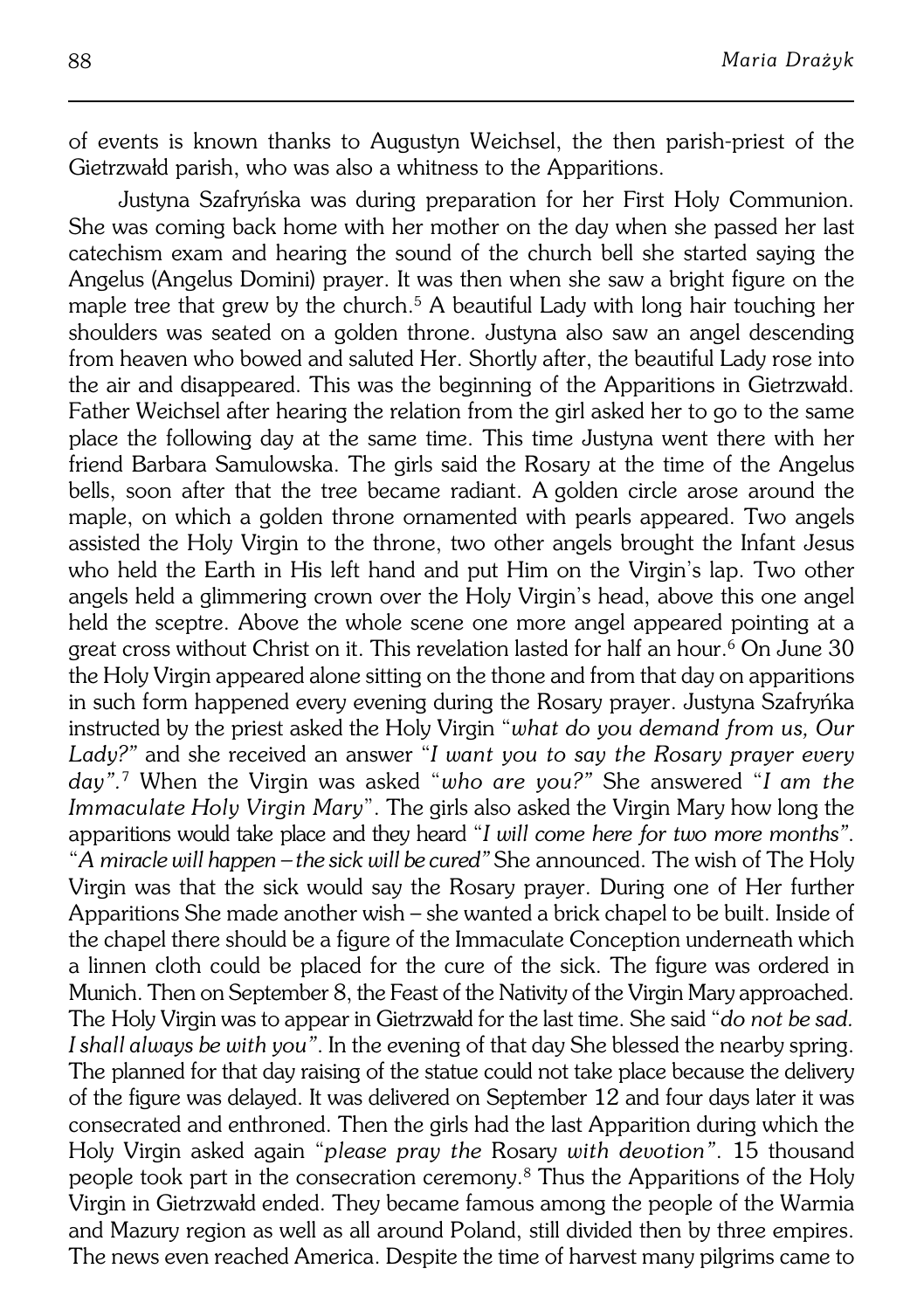Gietrzwałd from the first days of the Apparitions. During the week−days there could be some 2 thousand visitors, on Sundays there could even be 8 thousand people. From June 27 until September 16 1877 Gietrzwałd was visited by 300 thousand faithful and about 200 priests.<sup>9</sup>

The Gietrzwałd Apparitions had a great influence on both religious life and the political situation of the Warmia diocese. As they happened in the time of an intensified fight with any aspects of Polish nationality the Prussian authorities tried to counteract them at all costs. It is crucial to rememeber that the Holy Virgin spoke to the girls in their mothertongue i.e. in Polish. She asked people to say the Rosary prayer and to live their lives in sobriety. The Prussian authorities took the mass affluence of pilgrims to Gietrzwałd for a political manifestation organised by the Polish agitators.<sup>10</sup> Priest A. Weichsel was constantly tormented by the court and police summonses and eventually he was imprisoned when he refused to testify against the priests working in Gietrzwałd. The major aim of the authorities was to discourage priests from participating in the pilgrimages and from popularizing them among the people. Yet none of the authorities' actions could prevent the development of the pilgrimage movement to Gietrzwałd. One of the participants of a pilgrimage in the year of the apparitions wrote "The trains to Gietrzwałd were extremely crowded. The Prussian conductors ridiculed this pious crowd who filled the 70 carriages of the train...On every station there are hundreds of people, everybody goes to Gietrzwałd. Countless masses of people came to Gietrzwałd from all over Poland".<sup>11</sup>

The constitution of the Marian cult in Gietrzwałd happened owing to the pilgrimages – the first and the most spontanious aspect of devotion. The goal was to visit the Apparitions Chapel, the spring blessed by the then appearing Holy Virgin and to say a prayer in front of the miraculous painting of Our Lady.12 The pilgrims came to Gietrzwałd mainly during Marian festivities – August 2 (the Feast of Our Lady of the Angels), August 15 (the Feast of the Assumption of Our Lady), September 8 (the Feast of the Nativity of Our Lady – major indulgence), September 16 (the holiday of the Sorrowful Mother) and June 19 (the holiday of St. Peter and Paul – secondary patrons of the parish).<sup>13</sup> The Polish press from the years 1877-1881 informed that Gietrzwałd was visited by the pilgrims from Warmia, Western Prussia, the region of Poznań, Silesia and Galicia, the Russian sector of annexed Poland, also from Lwów and Warsaw (... ) Despite the massive scale of the pilgrimages there was an athmosphere of prayer and piety.<sup>14</sup>

Gietrzwałd became then the most important pilgrimage place of Warmia. The revival of the religious life of the Warmia diocese and beyond was born there.<sup>15</sup> The awakening of the national consciousness and of the awarness of national ties with the Polish people from other parts of Poland took place among the Poles inhabitating the Warmia region. In 1878 the first Polsh bookstore was opened there by A. Samulowski. Despite various difficulties the number of pilgrims before the World War I increased (up to 40 thousand per year), during the World War II it decreased up to 20 thousand, and right after the war it was only 6 thousand.16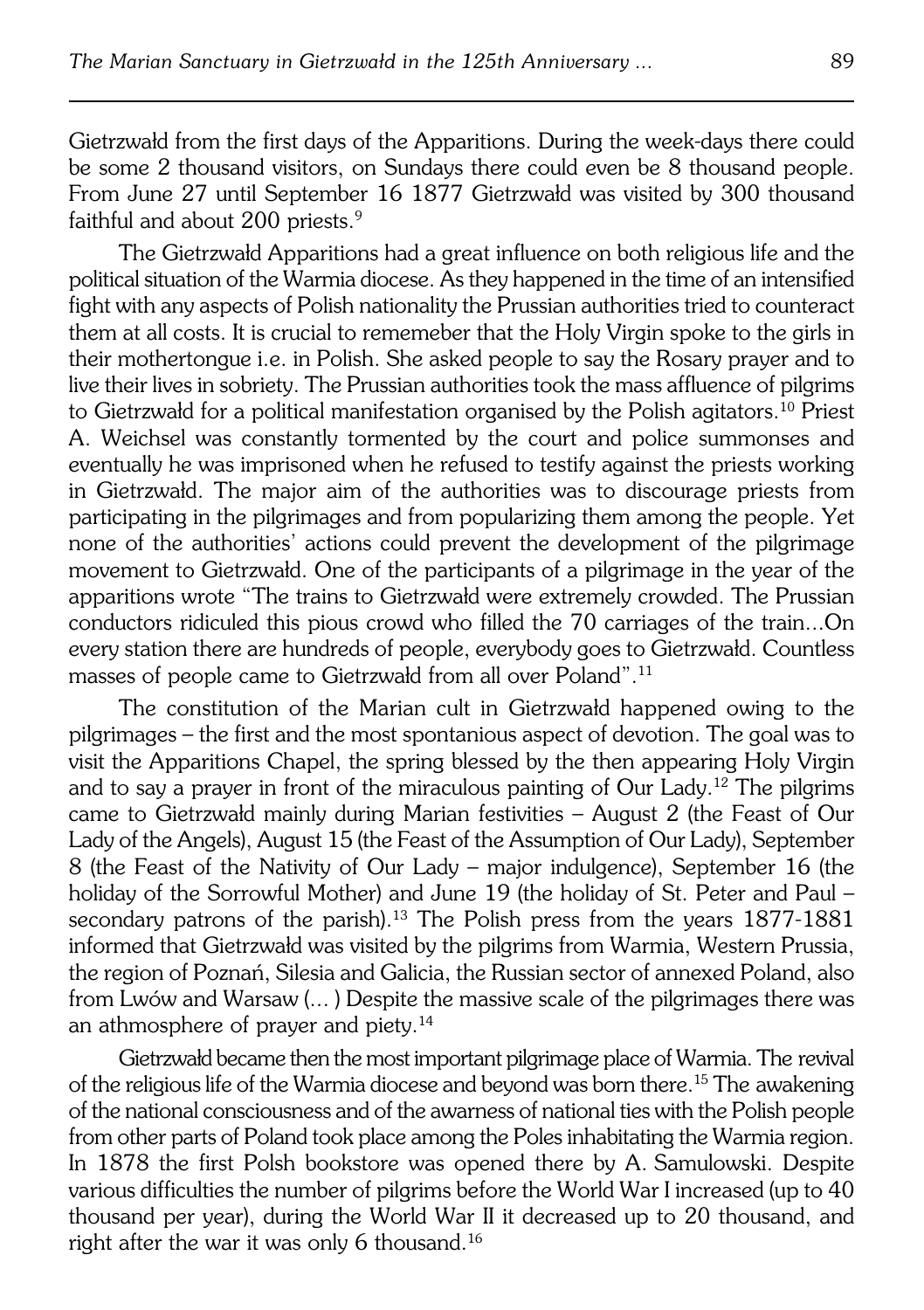As mentioned above, the parish church in Gietrzwałd is under the invocation of the Nativity of Our Lady. Already in the  $17<sup>th</sup>$  century the painting of the Holy Virgin that is now in the main altar was greatly worshiped. The painting had already then been crown with a silver crowned what can indicate the ancient origin of the cult.<sup>17</sup> The description of the picture from 1731 gives information about the votive offerings gathered around.18 In 1733 the parishioners founded a new crown set with precious stones.19 The cult of the miraculous painting of the Holy Virgin is still vivid now what can be proved by a great number of the votive offerings left by the pilgrims in token of gratitude for the received grace.

Canons Regular of the Lateran who have taken care of the Sanctuary since 1945 value greatly the propagation of both the Marian cult and of Her message. On September  $10\,1967$  in the  $90<sup>th</sup>$  anniversary of the Apparitions the miraculous Picture of Our Lady of Gietrzwałd was crowned by the then Primate of Poland, now the Venerable Cardinal Stefan Wyszyński. On February 2 1970 a title of a basilica was conferred on the Gietrzwałd church by the Apostolic See. In the  $100<sup>th</sup>$  anniversary of the Apparitions, i.e. in 1977 the then Warmia bishop Józef Drzazga issued a decree approving of the cult of the Apparitions of Our Lady in Gietrzwałd. The decree states that this form of cult 'is not against faith and christian morality' admitting the authenticity of the events.

This year Pope John Paul II wrote a special letter in occasion of the 125<sup>th</sup> anniversary of the Holy Virgin's Apparitions in Gietrzwałd. In the letter he addresses the archbishop, the clergy and all the faithful of the Warmia archdiocese with these words: "(...) Inmy heart I pilgrimize to this Sanctuary to stand there, as I stood twenty years ago, among all the worshippers of Our Lady, and to thank Her for Her presence and Her motherly care. Together with you I want to listen intently to Her words: do not be sad. I shall always be with you  $(...)$ ".<sup>20</sup>

## **2. The Sanctuary as an architectonic structure**

The architectonic structure of the Sanctuary consists of: the Basilica, The Chapel of the Apparitions, The Rosary Alley leading to the spring and the Stations of theCross.

#### **2.1. The Basilica**

The parish church under the invocation of the Nativity of Our Lady consists of two major parts: old – from the choir to the pulpit and new – from the pulpit to the main altar. The exact date when the first church was finished is unknown, however it is known that the new part was built in the years of 1882−1884<sup>21</sup> . The church is situated on a plan of a rectangle. The oldest monuments of art in the church are: awooden Pieta from ca 1425 and a granite baptismal font now serving as a stoup. The church has seven altars from the  $18<sup>th</sup>$  and  $19<sup>th</sup>$  centuries. The miraculous picture of Our Lady of Gietrzwałd is situated in the  $19<sup>th</sup>$  century main altar.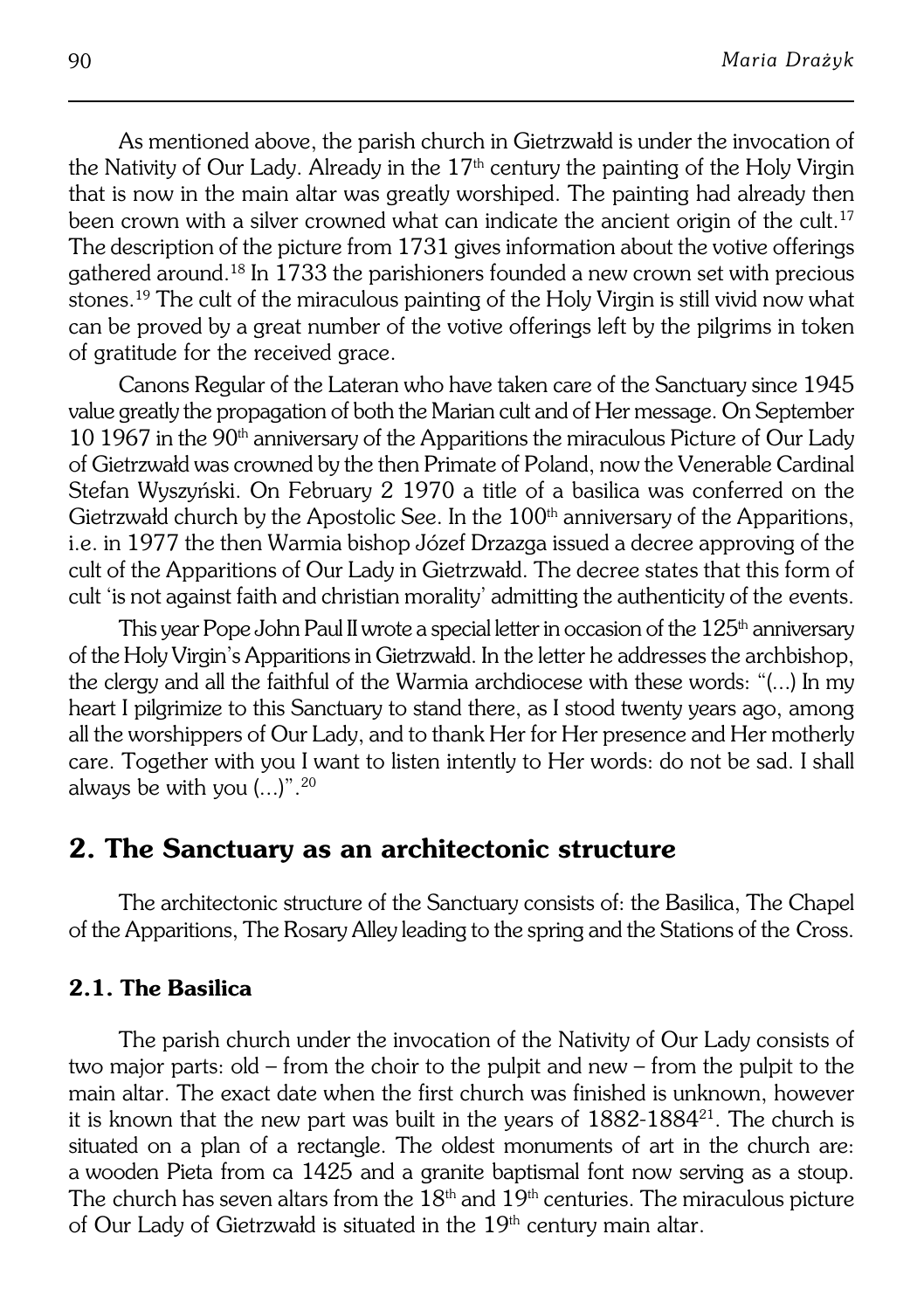#### **2.1.1. The picture of Our Lady of Gietrzwałd**

The miraculous image of Our Lady of Gietrzwałd comes probably from the  $16<sup>th</sup>$ century.<sup>22</sup> It was painted with oil on canvas of 100x122 cm. It can be classified as belonging to the group of Hodigitria icons ["she who indicates and guides along the road"]. The painter is unknown but the picture is assumed to have been painted in Poland. On the icon the Holy Virgin is dressed with a dark blue mantle, holding the Infant Jesus in Her left arm, and pointing at Christ with the right one. The Child is wearing a red tunic; His right arm is raised in the gesture of benediction and His left arm rests on a book. Luminous auras are painted behind the heads of the Virgin and the Child . In the upper part of the picture the angels hold a ribbon with an inscription: "AVE REGINA COELORUM, AVE DOMINA ANGELORUM" (Hail, O Queen of Heav'n enthron'd, Hail, by angels Mistress own'd) The background is an oblique chequered pattern; the squares are coloured in green and pink alternately. The picture has the so−called "dresses" – the sheet silver partly covered with gold, with forged ornaments, that covers the vestments of the Virgin and Child.<sup>23</sup>

#### **2.2 The Chapel of the Apparitions**

In the Square of the Apparitions (Plac Objawień), near the church, there is a brick chapel with a figure of the Holy Virgin. It was built according to the wish of the Mother of God, still during the time of the Apparitions in 1877, it was consecrated on Sunday September 16 on the last day of the Apparitions. It is a place especially popular among the pilgrims. Many of them say their prayers here in contemplation. When the weather is good many pilgrims gather here to listen to a lecture about the history and meaning of this special place.

#### **2.3. The Rosary alley**

Some 400 metres away from the church there is a spring blessed by the Mother of God. The way leading to it is called the Rosary alley, because along this path 15 little chapel are situated. Each of them is linked with one of the 15 mysteries of the Rosary nad they are pictures painted on sheet−metal. The existence of the spring can be indebted to priest A. Weichsel as for some time it was covered up and forgotten. Only during the drainage works in 1870 it welled up again. Weichsel told the children to ask the Mother of God for benediction for this spring.24 Three marble bass−reliefs depicting Moses hitting the rock with his stick and the Israelites drinking water on the desert have been placed above the spring water intake. A metal arbour with a statue of the Holy Virgin blessing the spring has been buit nearby.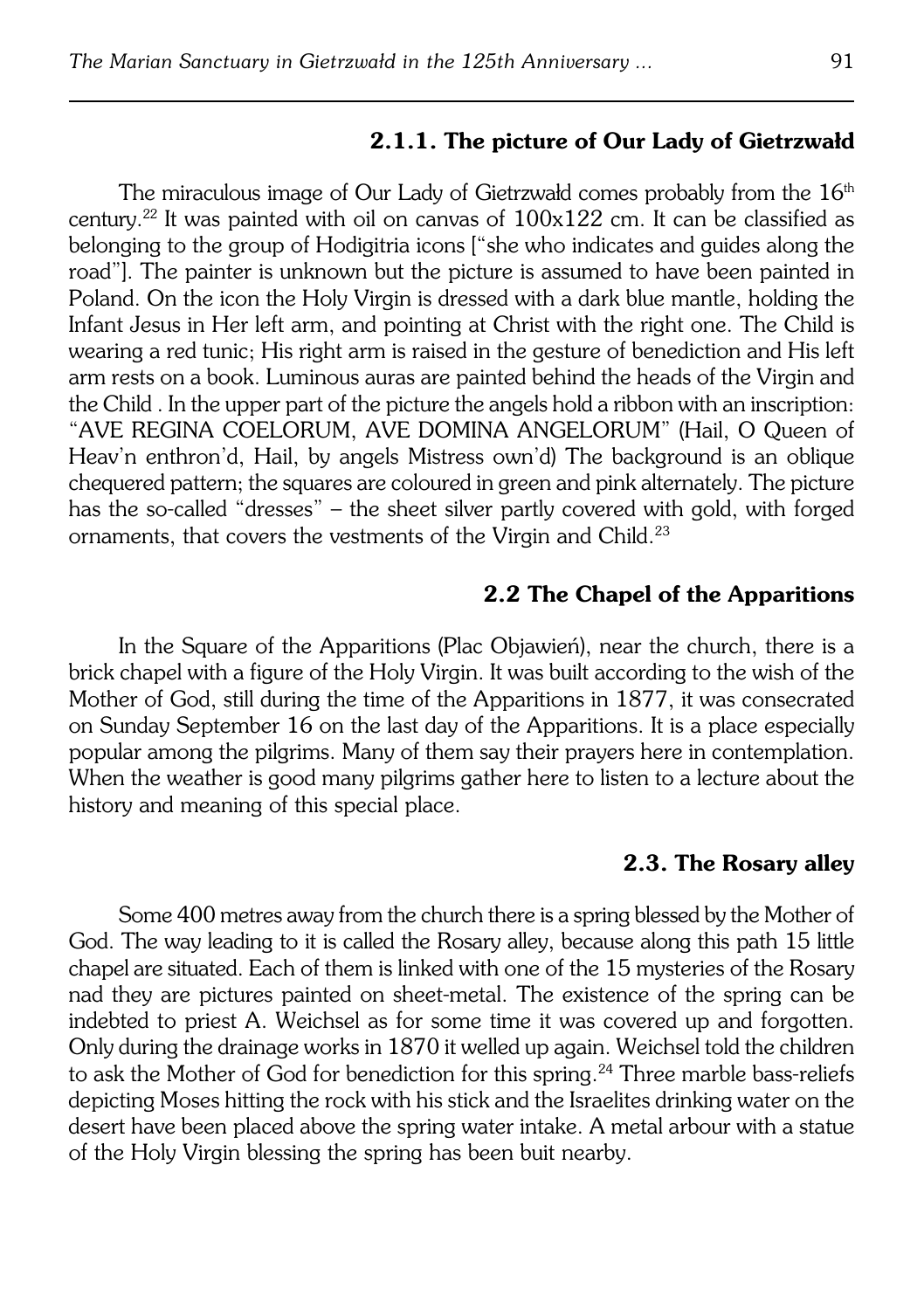#### **2.4. The Stations of the Cross**

On the edge of the forest near the spring the Stations of the Cross are being built. The first four stations have been built so far. They are chapels with figures carved in marble. The places for the next stations are signed with birch crosses.

## **3. The pilgrim movement to Gietrzwałd**

The Marian Sanctuary in Gietrzwałd is one of the most important centres ofreligious cult in Poland due to its uniqueness. There are about 800 thousand pilgrims visiting Gietrzwałd every year.<sup>25</sup> By analysing the dynamics of the organized pilgrimage movement to Gietrzwałd it can be stated that in the last 25 years (1977−2001) the number of visitors in the Sanctuary systematically increased, showing however some, usually minor, fluctuations. (Fig. 1−2) In the analysed period a significant increase of the number of pilgrims can be seen – chronologically it concerns the years of 1992 (the 115<sup>th</sup> anniversary of the Apparitions and the  $25<sup>th</sup>$  anniversary of the coronation of the picture – 117314 pilgrims), 1997 (the 120<sup>th</sup> anniversary of the Apparitions – 76485 pilgrims), 2000 (the year of the Great Jubilee of the 2000 Years of Christianity – 85939 pilgrims). However the pilgrimage movement reached a climax in 1977 (the  $100<sup>th</sup>$  anniversary of the apparitions of the Mother of God – 210799 pilgrims). Aconsiderable decrease of the number of pilgrims was observed in 2001, when during the main indulgence ceremonies in Gietrzwałd there were 500 coaches less than the year before. *The Book of the Pilgrimages* says that the weather conditions that day were exceptionally bad – the intensity of the wind reached ca 100km/h and it was raining.

#### **3.1. The seasonal character of the pilgrimages**

By anaylising the distribution of the pilgrimages in the course of the year it can be observed that the biggest number of the pilgrim groups come to Gietrzwałd in September (it has already been mentioned that the main indulgence ceremonies in praise of Our Lady of Gietrzwałd take place in September) (Fig. 3). It is characteristic that during this month (September) the average number of pilgrimages increased 9 times in the years of 1997−2001 (626 pilgrimages) as compared to the years of 1978−1981 (69 pilgrimages). Considerable increase was observed in the analogical period in April (above 5 times) and in June and October (above 4 times). The intensification of the pilgrimage movement to Gietrzwałd as well as to other centres of religious cult was indubitably influenced by the change of the political situation in Poland. Also the role of our great Countryman, pope John Paul II should not be neglected. His apostolic pilgrimages became a special invitation for us to visit the holy places. A considerable increase of the pilgrim movement can be observed in the period from May to August. In May and June the Gietrzwałd Sanctuary is visited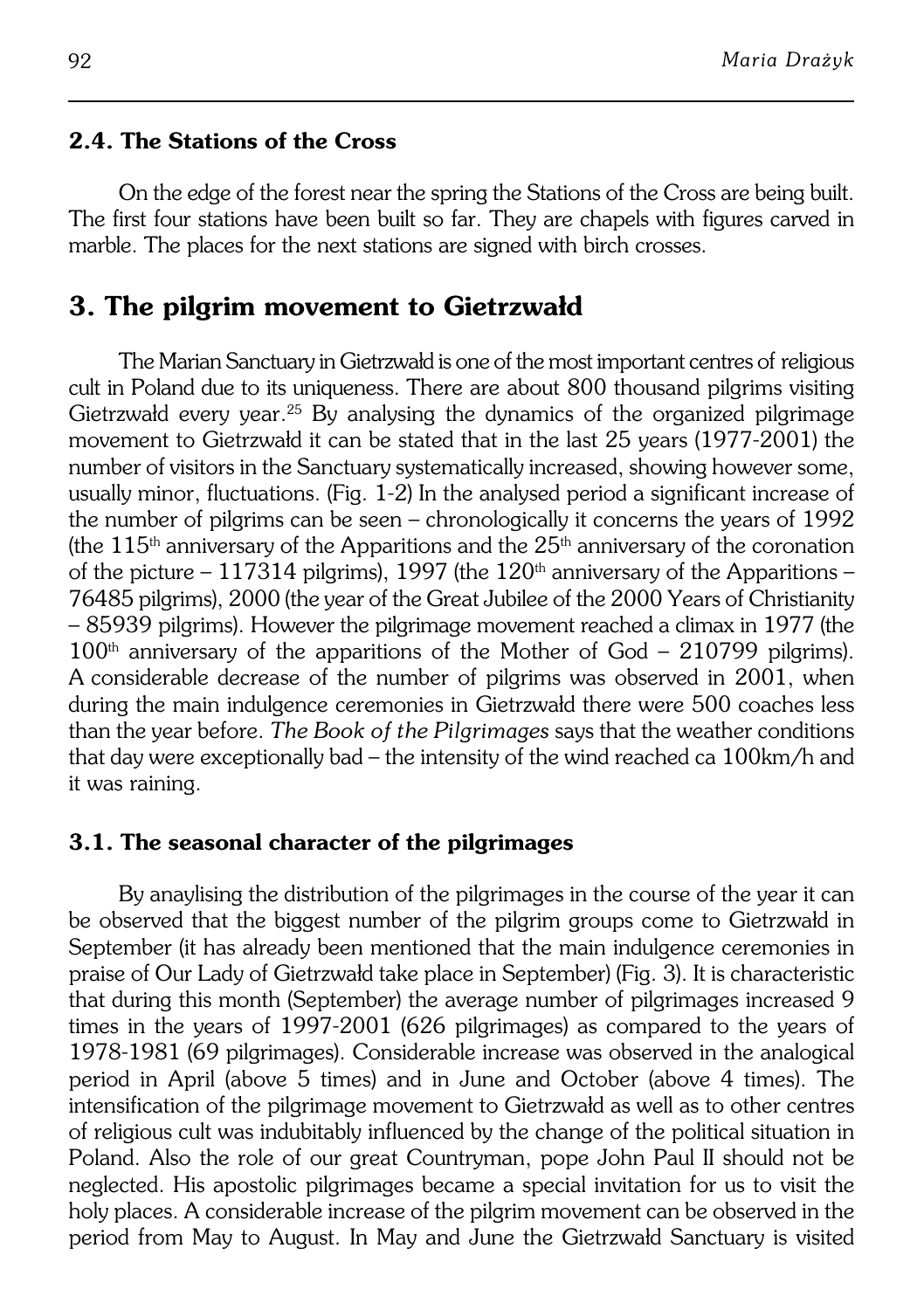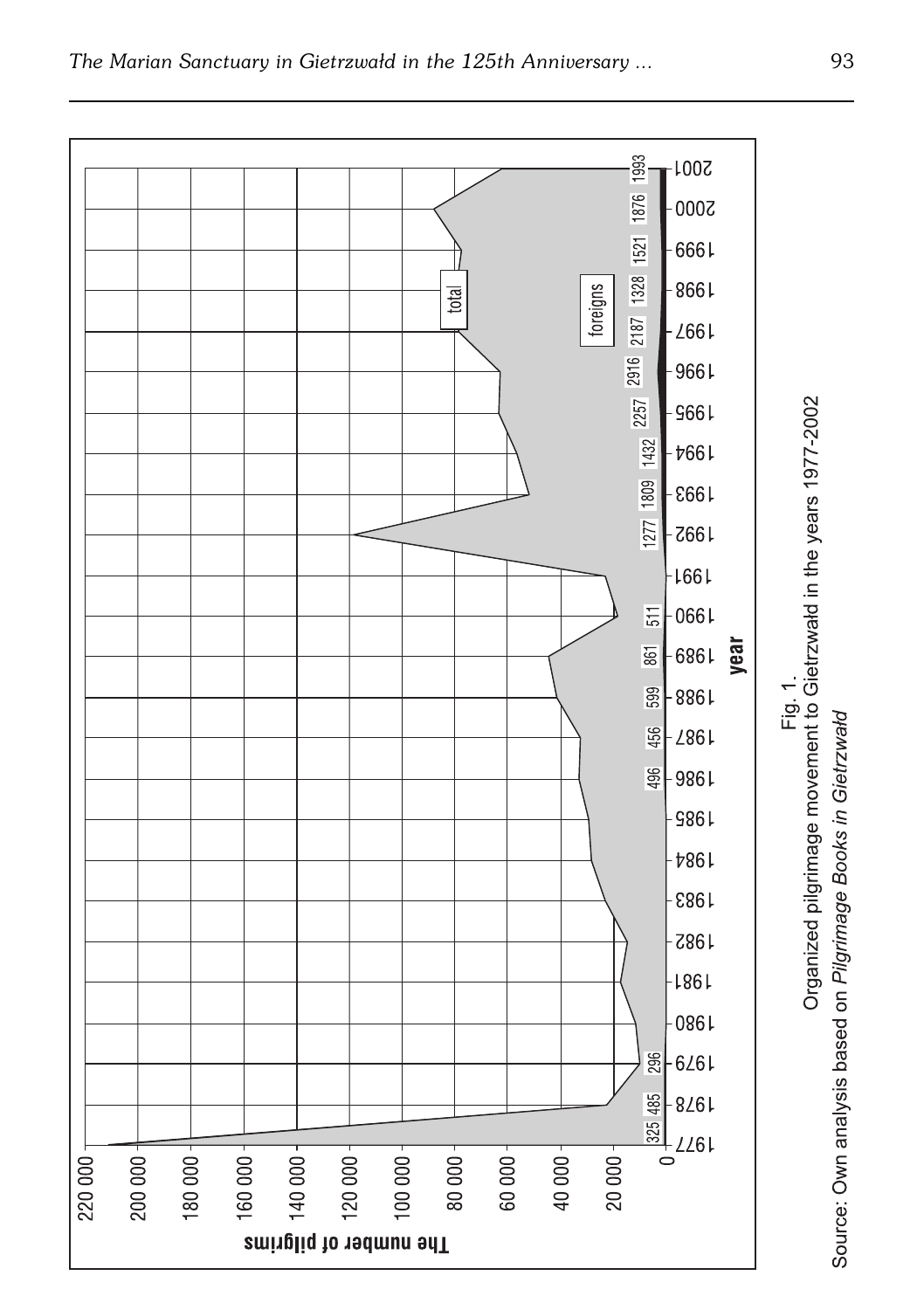



*Source:* Own analysis based on *Pilgrimage Books in Gietrzwałd*

especially by school children (specially after their First Holy Communion) and by young people. July and August are the months of a special mobility of the Poles. The vacation period is a good time for wandering and peregrination not only strictly touristic but also those with religious reasons. *The places of cult, sanctuaries, the centres of religious life (...) constitute the reference points for the spiritual life of the faithful. They inspire and stimulate their faith.*<sup>26</sup> In these months the average number of pilgrimages in the years 1997-2001 was 162 (July) and 144 (August), and in the years 1977−1981 – 46 and 53 respectively. From November until March the pilgrimage movement is minimal. The retreat or the meditation days for various communities are organised then.

## **3.2. The range of the influence of the Sanctuary**

The range of the influence of the Sanctuary was worked out on the basis of *The Book of the Pilgrimages* from the years 1997−2001 (Fig. 4−5). The place of origin of the pilgrims was analysed (in accordance to a diocese thay belong to) in the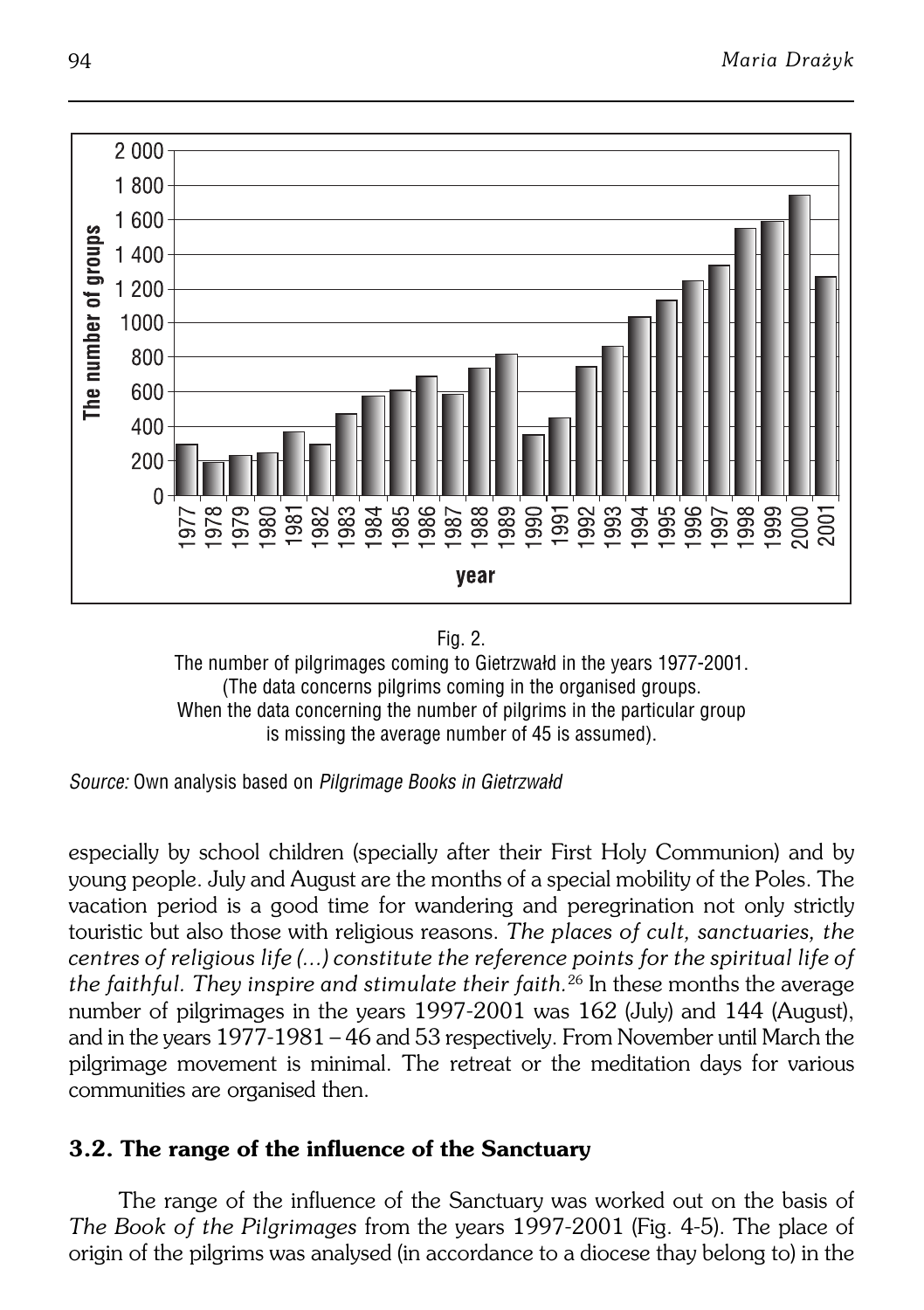

Fig. 3.

The distribution of the pilgrimages visiting Gietrzwałd in the particular months in the years 1977−1981 and 1997−2001 (the average monthly number of pilgrimages)

*Source:* Own analysis based on *Pilgrimage Books in Gietrzwałd*

months of: September (because of the greatest intensification of the pilgrim movement) and March and November (the off−season). It is obvious that the major role in the pilgrimage movement is played by the Warmia diocese, where Gietrzwałd is situated. The participation of pilgrims from the naighbouring dioceses – the dioceses of Elbląg, Ełk, Płock, Toruń and Łomża as well as Warsaw and Pelplin dioceses – is also quite considerable. Thus the pilgrim movement to Gietrzwałd in the mentioned above months is concentrated mainly in the region of the North−Eastern Poland. What seems important is the fact that during these months the pilgrimages from all the dioceses were noted down except for the ones from the Opole and Legnica dioceses.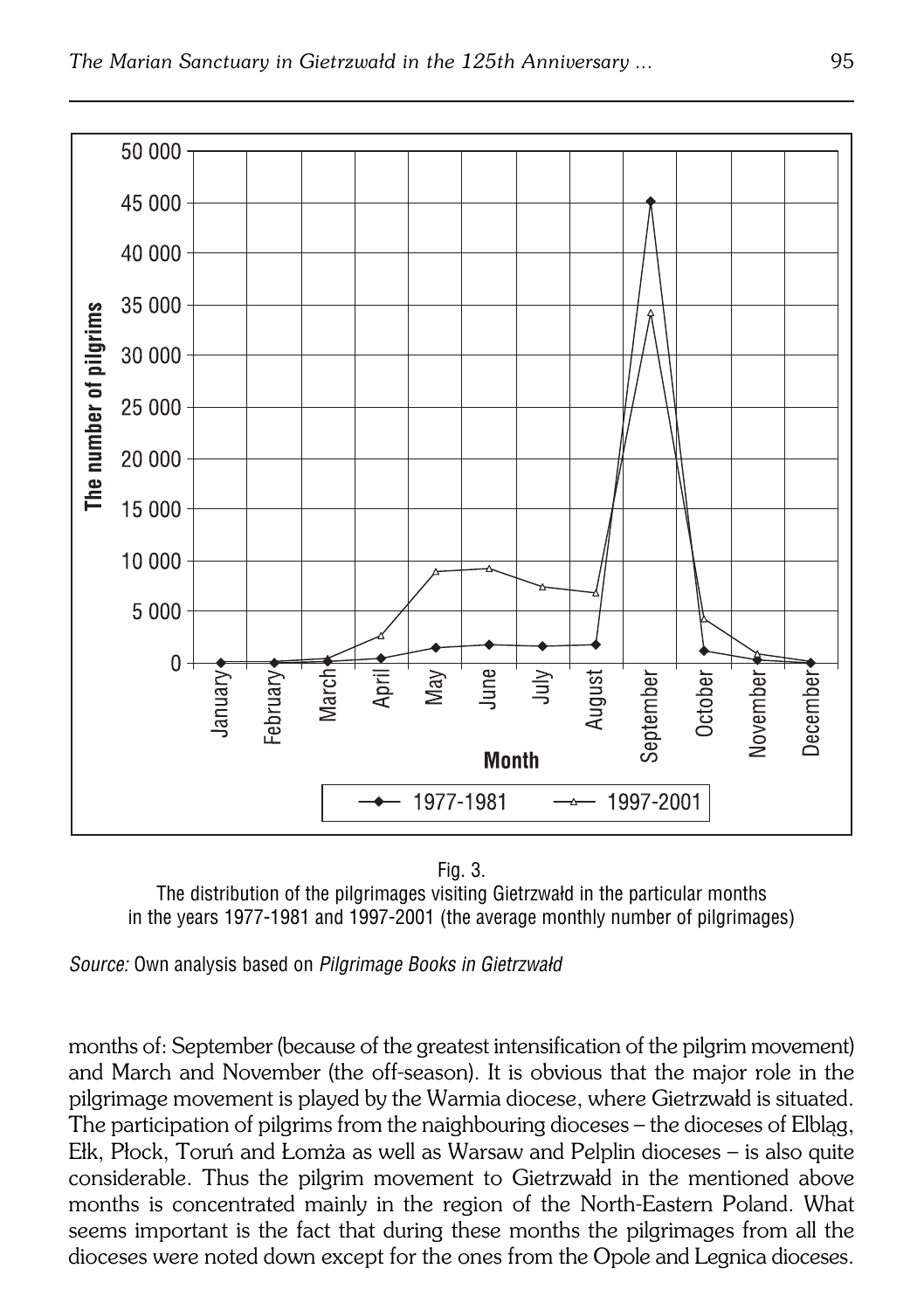

Fig. 4. The influence range of the Sanctuary of Our Lady of Gietrzwałd in Poland in the years 1997−2001 (March)

*Source:* Own analysis based on *Pilgrimage Books in Gietrzwałd*

Gietrzwałd is more and more visited by the pilgrims on their way to or from Wilno (Vilnius). The idea of the rector of the Sanctuary is to make Gietrzwałd some sort of a haven for the pilgrims travelling form Western Europe towards the East (the Baltic countries, Bielorus). Only in 2001 Gietrzwałd was visited by 19 groups of pilgrims on their way to or from Ostra Brama in Wilno (1,5% of the pilgrimages). There is also a considerable group of the pilgrimages from Russia , Lithuania and Bielorus – together 13 pilgrim groups (1% of the pilgrimages).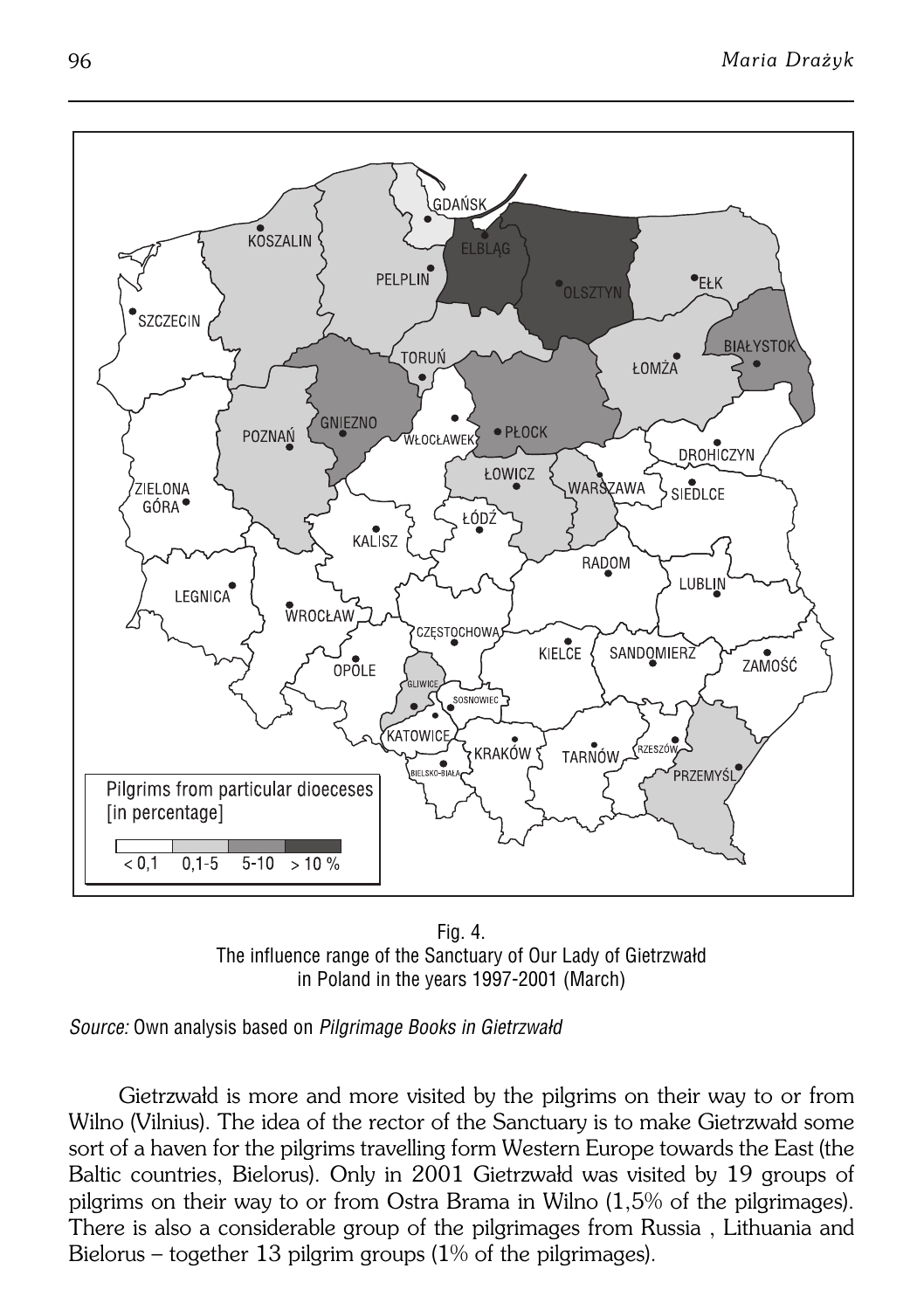

Fig. 5. The influence range of the Sanctuary of Our Lady of Gietrzwałd in Poland in the years 1997−2001 (September)

*Source:* Own analysis based on *Pilgrimage Books in Gietrzwałd*

## **3.2.1 Foreign pilgrims**

The foreign pilgrms visiting Gietrzwałd are about 2,4% of the whole number of pilgrims, 96% of which are European, 3,5% are American (North America), 0,2% come from Asia, 0,1% from Australia and Oceania (Fig. 6−7). The number of pilgrims from South America and Africa is considerably small and it is less than 0.1% of the total number of pilgrims. The German are the biggest group of foreign pilgrims (more than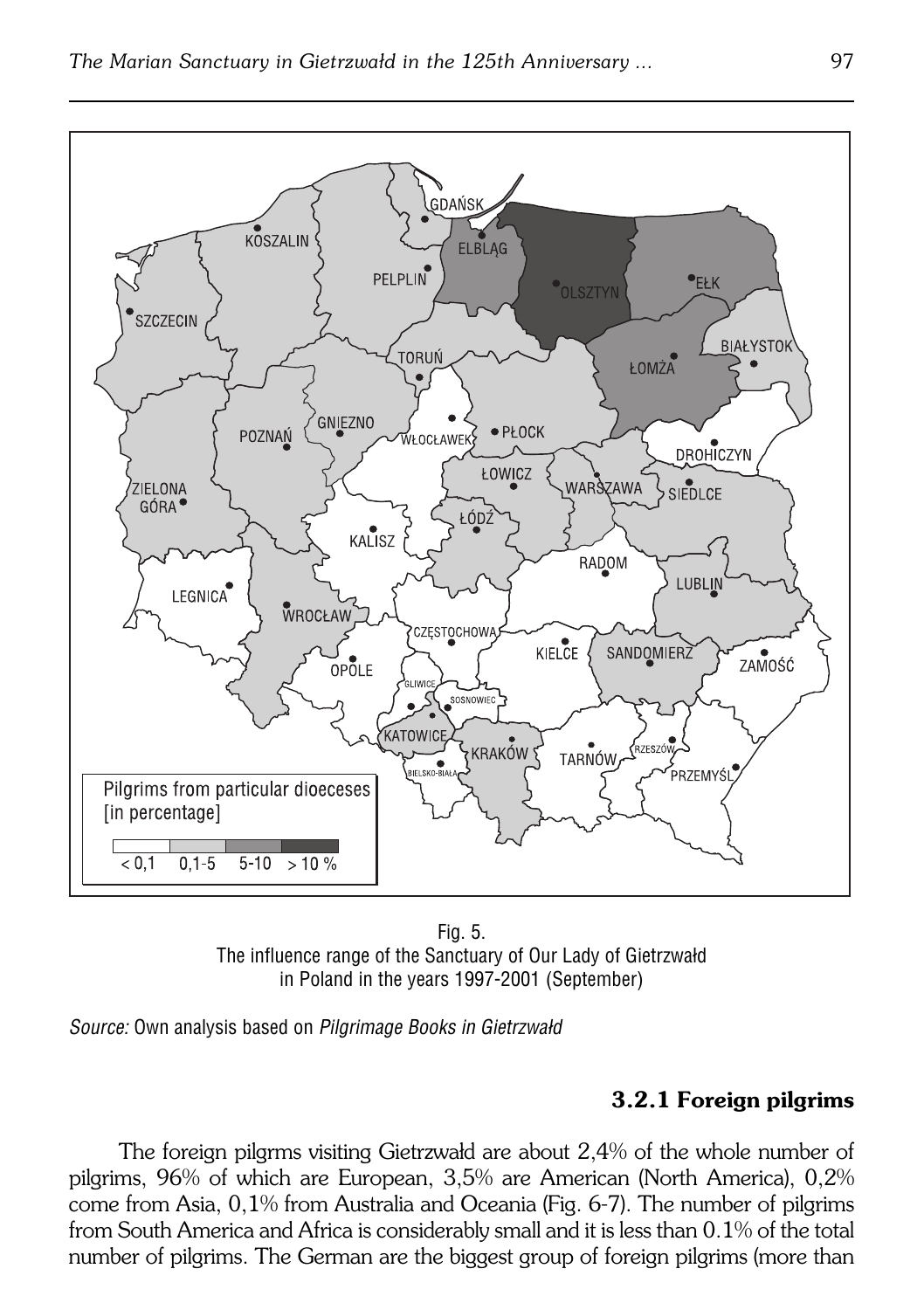

Fig. 6. The percentage of foreign pilgrims in the years 1977−2001. Classified according to the continents

73% of the total). Most of them are the Polish emigrants who either used to live in the region of Warmia and Mazury and were subject to displacement after the World War II, or emigrated in the 1980s for economical reasons. Pilgrims from Lithuania, Bielorus, France, Russia, USA and Ukraine constitute a considerably big group as well. Among the pilgrims from behind the Eastern border of Poland there is quite a big number of school children and young people, often of Polish origin.27 In the analysed period the Gietrzwałd Sanctuary was visited by pilgrims from 53 countries, among which 29 were European . There were also pilgrims from such distant places as: Indonesia, Australia, New Zealand, Japan, China or Venezuela, Brasil, Urugway, South Africa and Togo.

## **3.3. The "***łosiery"* **– votive pilgrimages**

The Warmia *łosiery* are a special kind of pilgrimage. The aim is not only to visit a miraculous place but also to fulfill vows taken by the parishioners. Thus *łosiery* are the votive pilgrimages. They initiated probably in the period between the  $17<sup>th</sup>$  and

*Source:* Own analysis based on *Pilgrimage Books in Gietrzwałd*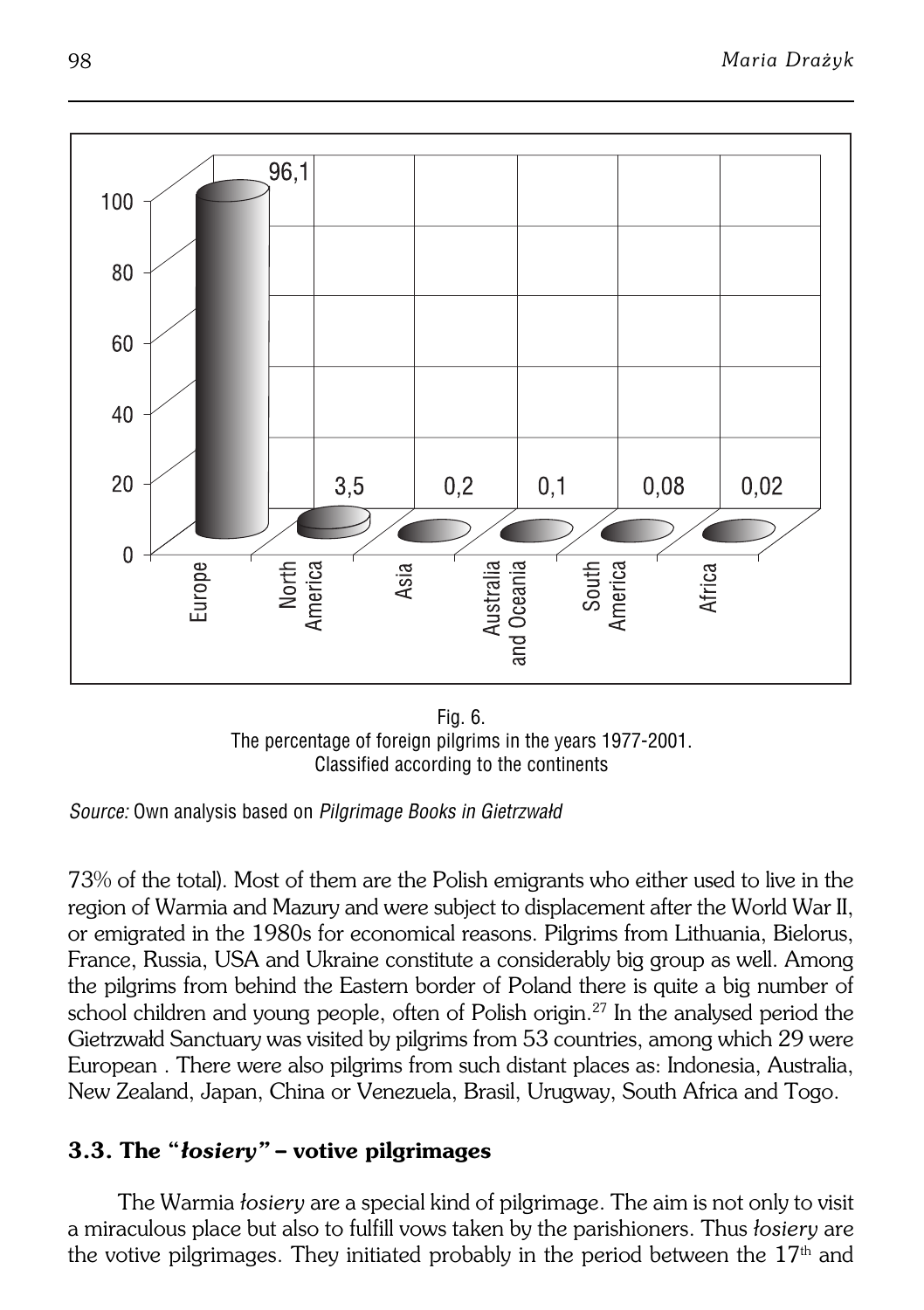$19<sup>th</sup>$  centuries, and most probably in the  $18<sup>th</sup>$  century, because of the frequent wars, fires, famine and plaques (diseases).<sup>28</sup>



Fig. 7. The number of foreign pilgrims in the years 1977−2001. Classified according to the continents.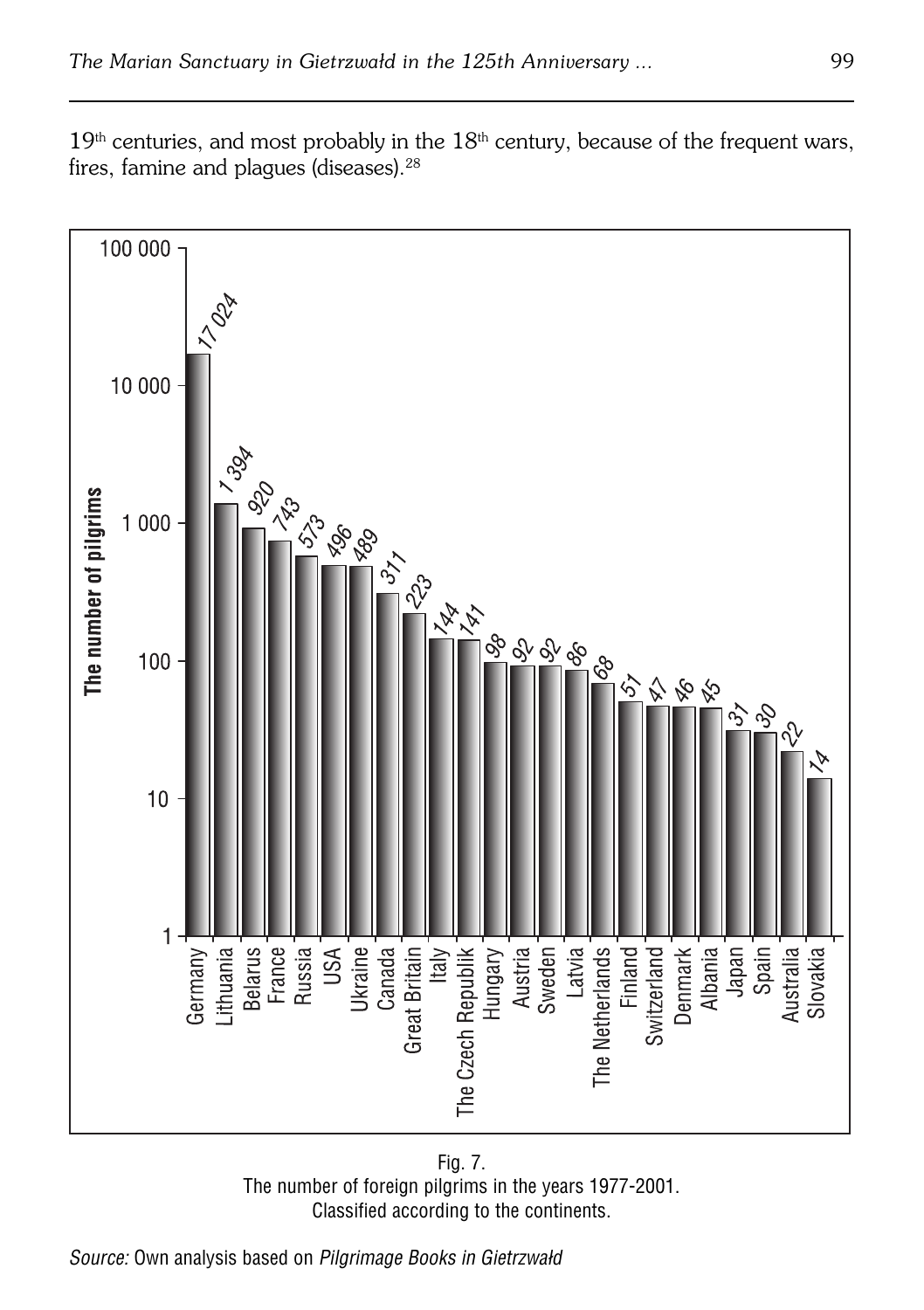The greatly affected by those misfortunes inhabitants of Warmia, took vows to God to make a sacrifice i.e. to go on a pilgrimage. In the Warmia region dialect *łosiery* means pilgrimage. These pilgrimages were very characteristic – there were *łosiery* from the diseases, the pest, heel and fire; there were also thanksgiving and Marian *łosiery* organised. Togeher with an obvious religious character they had folkloristic elements as well. The traditional *łosiery* in the Warmia region are now practically extinct. Only two such pilgrimages come to Gietrzwałd today and they have from a dozen to several dozen of participants. All the pilgrims gather near the Chapel of the Apparitions where they are greeted by the priest. After a common prayer and the act of sprinkling the heads with water they go to church to attend a service. There is an ancient custom of bringing ornamented candles as votive offerings from the pilgrims. Also a custom of ordering during Lent a votive Mass for the inhabitants of the particular vilages of the parish has become quite common.

It should also be mentioned that Gietrzwałd is an aim of the walking pilgrimages and this is not linked only with the indulgence ceremonies. A walking pilgrimage of several thousand people from the cathedral parish in Olsztyn visit Gietrzwałd every year. A pilgrimage from Ostróda is of similar size, though the pilgrims come from different parishes. Apart from the mentioned above two pilgrimages, pilgrim groups of up to several hundred people from the neighbouring towns and villages come to Gietrzwałd as well. It has already been established as a tradition that the Warmia Walking Pilgrimage from Olsztyn to Częstochowa come to Gietrzwałd for the feast of the Assumption of Our Lady.

### **3.4. The stay of the pilgrims in the Sanctuary**

The organised groups of pilgrims coming to Gietrzwałd are greeted by the local priests during the Holy Mass or during the Marian Appeal. The stay in Gietrzwałd first of all employs the participation in the Holy Mass, celebrated in the basilica under the miraculous picture of Our Lady; the Rosary prayer and the sacrament of penance. As mentioned above the Mother of God in Her Apparitions appealed for penance, reciting the Rosary and life in sobriety. In the Sanctuary today there is a custom of reciting three parts of the Rosary – first part before the morning Mass, second at Noon and third before the evening Mass. The memory of a woman who attended all these prayers for 50 years is still alive here. Pilgrims participate in the Rosary prayer not only in church but they also say the Rosary in groups or individually walking along the Rosary alley, meditating particular mysteries. The Chapel of the Apparitions is the most popular place for individual prayer, next to the basilica. Quite often groups of pilgrims can be seen celebrating the service of the Stations of the Cross.

Pilgrims take water from the spring home to give it to the sick and suffering. The guardians of the Sanctuary are constantly informed about new miracles, cures that are very often verified by the doctors. The stay in Gietrzwałd very often results in ordering a Mass in the intention of relatives and in buying the souvenirs like religious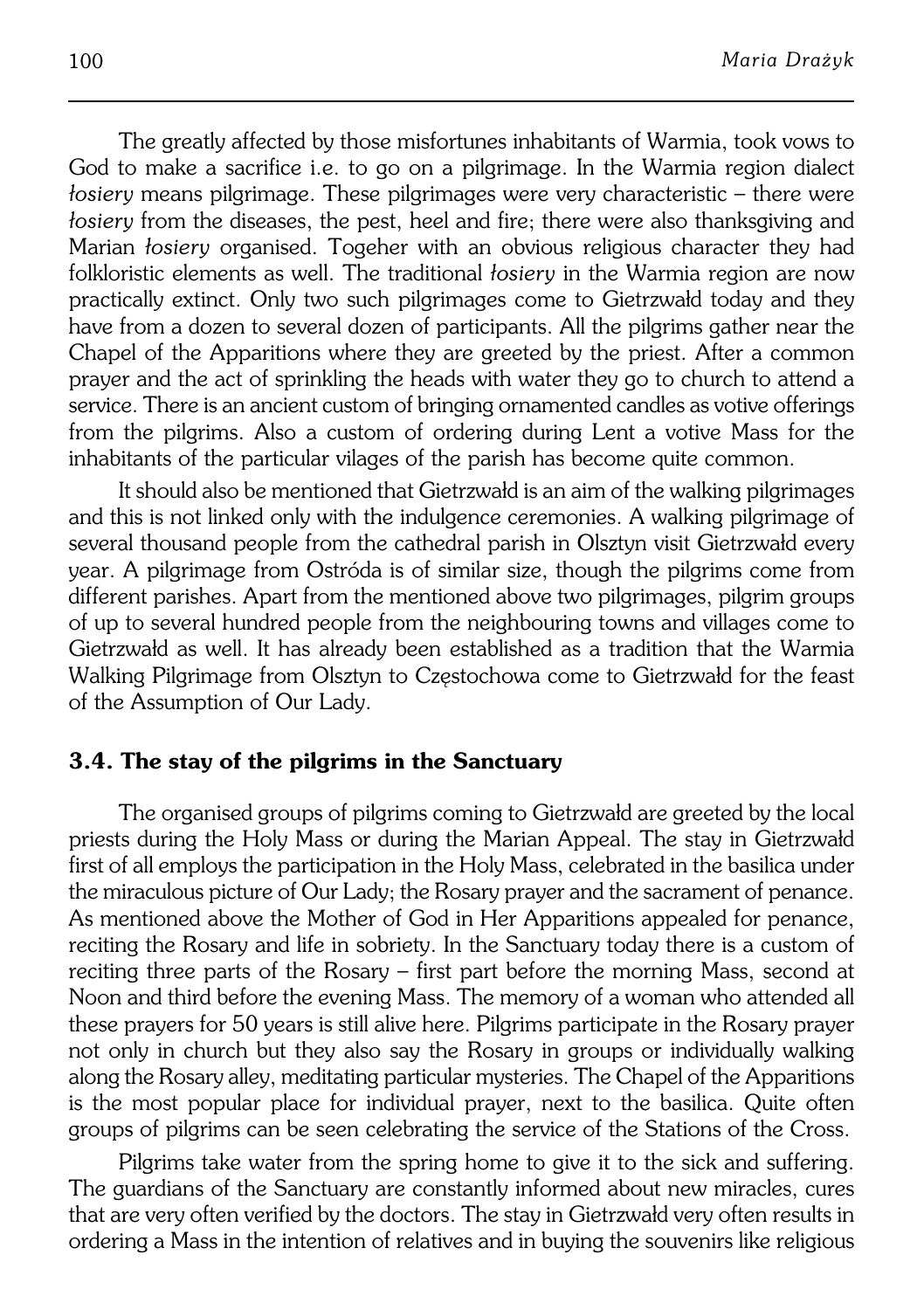books or other devotional articles, which certainly makes the bond with this sacred place stronger.

To end with it is worth mentioning that the Marian Sanctuary in Gietrzwałd constantly puts into life the appeal of the Holy Virgin from 125 years ago, which according to the words of the Holy Father is still a live issue.

*It seems that today, although we have new times, the words of the Virgin, so joyous for the Poles, have not yet lost their meaning. In the age of the opening for the world they mean so much for the Man's freedom, they still are the appeal for care to maintain Polish spirit in thought and in action, to maintain Polish culture and Polish national identity that was built in the course of ages on the foundations of love for God and Fatherland.*<sup>29</sup>

## **Notes:**

<sup>1</sup> S. Ryłko, 1992, *Dzieje parafii Gietrzwałd na Warmii po rok 1877*, Kraków, p.25.

2 Ibid., p. 27.

<sup>3</sup> They both joined the Convent of the Sisters of Mercy. After the postulantship they went to Paris where they started the novitiate. On February 2 1889 they took the monastic vows. Justyna Szfryńska left the convent after 14 years when her vows were not valid anymore. Barbara Samulowska after a few years work in France left for a mission in Guatemala where during the 66 years of her life in the convernt she served the sick. She died in the opinion of holiness in Gwatemala on December 6 1950.

4 In the years of 1772, 1793 and 1795 Poland was partitioned into Russia, Prussia and Austria. Gietrzwałd was in the area that after the partition belonged to the Prussian sector, where a strong germanization policy and a religious persecution were carried out.

<sup>5</sup> J. Rosłan, *Sanktuarium Matki Bożej w Gietrzwałdzie*, Gietrzwałd, p. 6.

<sup>6</sup> *Sanktuarium Maryjne w Gietrzwałdzie*, Wydane nakładem Księży Kanoników Regularnych Laterańskich w Gietrzwałdzie.

7 Ibid.

8 Ibid.

<sup>9</sup> J. Obłąk, 1957, *Pani Ziemi Warmińskiej,* "Ateneum Kapłańskie", vol. 54, Włocławek, p. 48

<sup>10</sup> Ibid., p. 51.

<sup>11</sup> W. Nowak, 1977, *Historia obrazu i kultu Matki Boskiej Gietrzwałdzkiej,* "Studia Warmińskie", vol 14, p. 124.

 $12$  Ibid., p. 124.

<sup>13</sup> Ibid., p. 124.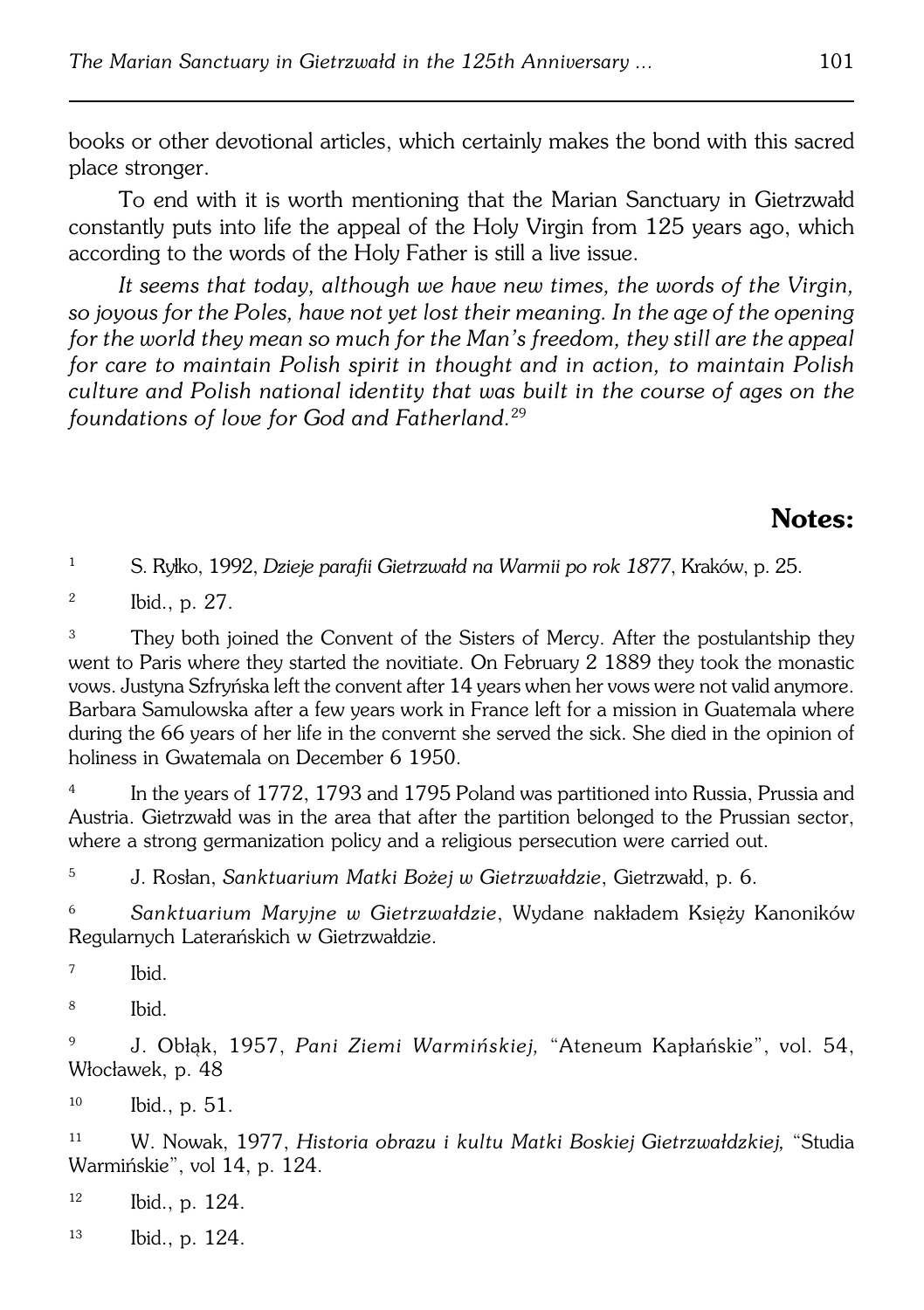<sup>14</sup> Ibid., p. 124.

<sup>15</sup> J. Obłąk, 1957, op. cit., p. 59.

<sup>16</sup> W. Nowak, op. cit., p. 125.

<sup>17</sup> S. Ryłko, *Dzieje parafii ....*, p. 55.

<sup>18</sup> Ibid., p. 56.

<sup>19</sup> Ibid., p. 56.

<sup>20</sup> John Paul II, *Letter in the occasion of the 125th anniversary of the Holy Virgin's Apparitions in Gietrzwałd*, "L'Osservatore Romano", Polish Edition, 10−11/2002, pp. 56− 57.

<sup>21</sup> S. Ryłko, *Dzieje parafii ...*, p. 41.

 $22$  J. Rosłan, op. cit., p. 55.

<sup>23</sup> S. Ryłko, 1995, *Łaskami słynący obraz Matki Boskiej w Gietrzwałdzie*, Wyd. Św. Stanisława BM Archidiecezji Krakowskiej, Kraków, p. 14.

<sup>24</sup> J. Piskorska, 1977, *Rozwój sanktuarium gietrzwałdzkiego,* "Studia Warmińskie", vol. 14, p. 440.

<sup>25</sup> This is only an estimation of the data. In the *Books of the Pilgrimages* only the groups that come to the Sanctuary are registered and they are approximately 10−20% of the total amount of pilgrims visiting this place. So the numbers quoted in this article refer only to the organized pilgrim movement.

<sup>26</sup> M. Ostrowski, 1997, *Turystyka w myśli Jana Pawła II,* "Peregrinus Cracoviensis", no 5, p. 147.

<sup>27</sup> It concerns the former Soviet Republics.

<sup>28</sup> W. Piwowarski, 1977, *Łosiery do Gietrzwałdu,* "Studia Warmińskie», vol. 14, p. 156.

<sup>29</sup> John Paul II, *Letter in the Occasion of the 125th Anniversary of the Holy Virgin's Apparitions in Gietrzwałd,* "L'Osservatore Romano", Polish Edition, 10−11/2002, p. 57.

## **Literatura:**

Jan Paweł II, 2002

*List z okazji 125. rocznicy objawienia się Matki Bożej w Gietrzwałdzie,* "L'Osservatore Romano", Polish Edition, 10−11/2002, pp. 56−57.

Nowak W., 1977

*Historia obrazu i kultu Matki Boskiej Gietrzwałdzkiej* [in:] Studia Warmińskie, vol. 14, pp. 109−136.